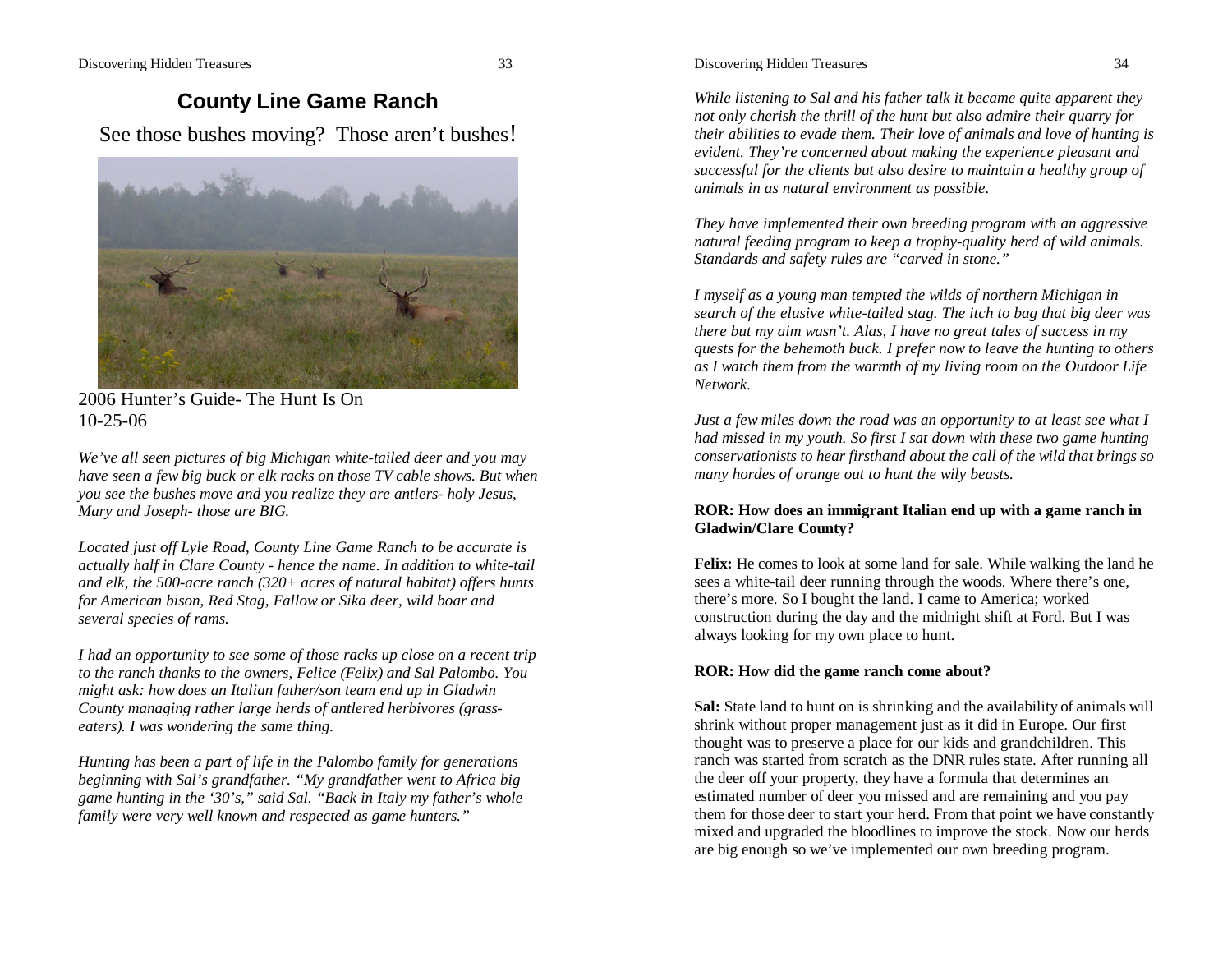#### Discovering Hidden Treasures 35

### **ROR: Why should "Joe Public" go to a game ranch instead of the State land to hunt?**

**Sal:** The average guy can't take a week or two off to go deer hunting in Michigan or out west. He comes home from work and has maybe two/three hours of light but he's an hour from the woods; has to pack up and it just isn't worth the hassle especially if he doesn't see any deer. Even the guy who goes out west or up north runs the risk of not seeing anything. We have virtually everything he needs right here and can be ready for him when he gets here. And we offer an opportunity to shoot a wide variety of antlered animals of all sizes.

#### **ROR: Are antlers pre-determined genetically or do they grow with age?**

**Felix:** There are some genetics involved with certain deer families producing a big deer. But to produce the massive racks the herd needs to be supplemented with food. We use only natural foods, no chemicals hay, corn, soybeans, salt and trace minerals.

#### **ROR: When you say massive rack or Boone & Crockett rack, what is that?**

**Sal:** We aren't Boone & Crockett certified for measuring. That organization has a point system based on variables like height, width, and beam measurements. Our rate is determined on rack points and we use an eastern count, which means a 10 pt. buck with a symmetrical rack would be 5 legal tines (at least 1" high) on each side. Out west they would say a 5 pt., meaning 5 on one side and the other side equal or less. Any buck in the 150 pt. range, Boone & Crocket, is a big white-tailed deer but we've estimated some 175-180 bucks taken here. The selection is totally up to the hunter.

## **ROR: What is the determining factor for selecting an elk or bison?**

**Sal:** A big elk here is 1000+ lbs. with a 6x6 or 7x7 rack. There is a 17 pointer running around out there now. For a bison, its all about size. The more the bison looks like a freight train engine the better.

#### **ROR: How much meat should I get from a 200 lb. deer?**

Discovering Hidden Treasures 36

**Felix:** You lose approximately 20% on the head/legs, 20% for the skin/hide and 20% for the internal organs. Your butcher will make a difference and whether you want it deboned. You can figure on 80 to 90 lbs. of meat.

## **ROR: What technique is most effective for getting the big buck and what is the biggest mistake a hunter makes?**

**Felix:** Patience. Waiting for the big one. That answers both questions. First you see the does, then the littler bucks. Then you see an 8 pt. Bang. I got the big one. Yes, maybe. He's a nice big buck but the ten or twelve pt. or even bigger buck might be back there 80-100 yards watching and waiting. When he thinks the coast is clear, then he comes in and runs everyone off. Yes, don't move. Yes, don't make noise. But even more, be patient.

#### **ROR: What do the animals rely on most: sight, smell or hearing?**

**Felix:** Smelling first, then hearing and the least is sight. The exception to the rule is movement. When they spot movement, they go on full alert. Many times when standing perfectly still, I've had deer walk right up to me and stomp their feet trying to get me to move. Deer are very curious animals but they also learn fast; the older they get the more cagey they become.

#### **ROR: In your opinion, what is the best way to cook venison?**

**Felix:** There is only one way to cook venison- on the grill, preferably barbequed. Put your special spices and sauces on to your liking but remember game animal meat was always meant to be cooked outdoors.

#### **ROR: What is the item hunters forget that they need the most?**

**Sal:** Well, the most common item they forget is a camera. We always keep one around for photos. But believe it or not we've had some hunters forget to bring ammo. We keep some extra of that too.

#### **ROR: What is the strangest request you've had?**

**Sal:** We've had people show up with tomahawks, knives, swords or spears ready to go hunting. Sorry, guys, guns and bows, that's it.

## **ROR: Tell me your best hunting story?**